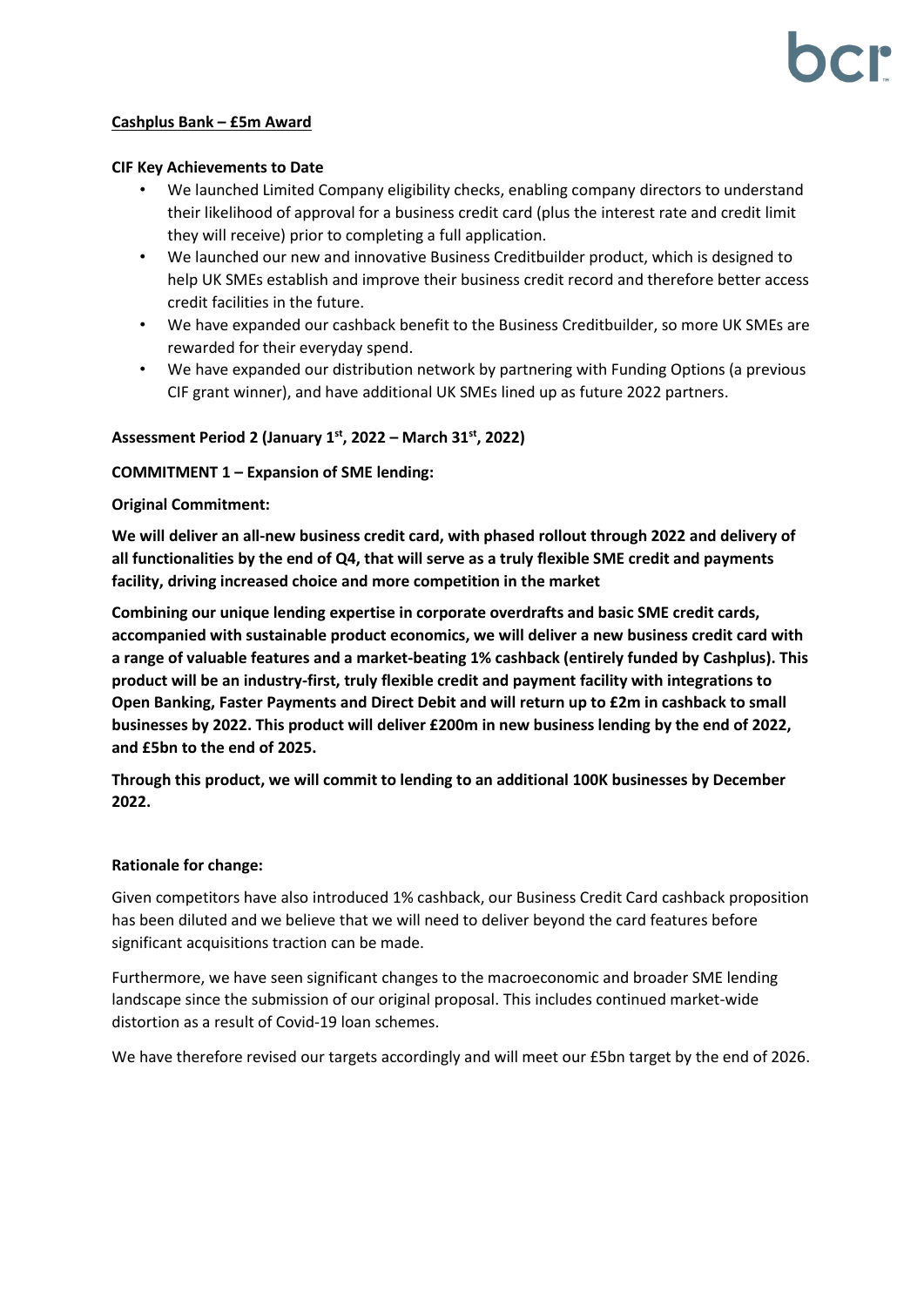#### **New Commitment:**

**We will deliver an all-new business credit card, with phased rollout through 2022 and delivery of all functionalities by the end of Q4, that will serve as a truly flexible SME credit and payments facility, driving increased choice and more competition in the market** 

**Combining our unique lending expertise in corporate overdrafts and basic SME credit cards, accompanied with sustainable product economics, we will deliver a new business credit card with a range of valuable features and a market-beating 1% cashback (entirely funded by Cashplus). This product will be an industry-first, truly flexible credit and payment facility with integrations to Open Banking, Faster Payments and Direct Debit and will return up to £2m in cashback to small businesses by 2022. In conjunction with our Business Current account, this product will deliver £300m in spend and lending by the end of 2022, rising to £4bn to the end of 2025.**

## **We commit to acquiring 150K new customers by Q2 2023.**

This has been partially met with the launch of our Business Credit Cards in Q4 2021.

Cashplus is on track to deliver all the functionality for the enhanced business credit card by the end of 2022. For the lending aspect, we are on track to achieve our 2026 targets whilst observing some market wide softness of demand as a result of Covid-19 loan schemes. We are also seeing increased competition since we won the BCR grant last year, with other lenders now also offering 1% cashback in direct response to our BCR proposition, which may impact our acquisition rates but can be considered a wider benefit to the market.

# **COMMITMENT 2 – We will make switching and opening credit products fast, simple, and beneficial for small businesses**

## **Original Commitment:**

**Cashplus will remove barriers to switching by making it straightforward and painless for businesses to change providers. We will:** 

- **I. Launch a bespoke business credit building product to help small businesses access cheaper funding in the future, by the end of Q1 2022.**
- **II. Remove competition barriers by building small business eligibility checks for all credit products, with APIs allowing integration to external data sources, by the end of Q2 2022.**
- **III. Provide customers with guaranteed pricing and credit limits, and, through Open Banking, offer guaranteed savings where we can beat competitor costs, by the end of Q3 2022.**
- **IV. Develop an industry-leading underwriting process, that leverages advanced AI to help customers access funding by the end of Q4 2022.**

## **Rationale for change:**

Our recent analysis on business current account open banking linkages suggest that despite a crowded solution landscape, outside of accounting platform integration, business customers are not using open banking statement functionality to consolidate the view of the business current accounts they have across banks. This leads us to believe that offering this functionality may not provide tangible value to businesses.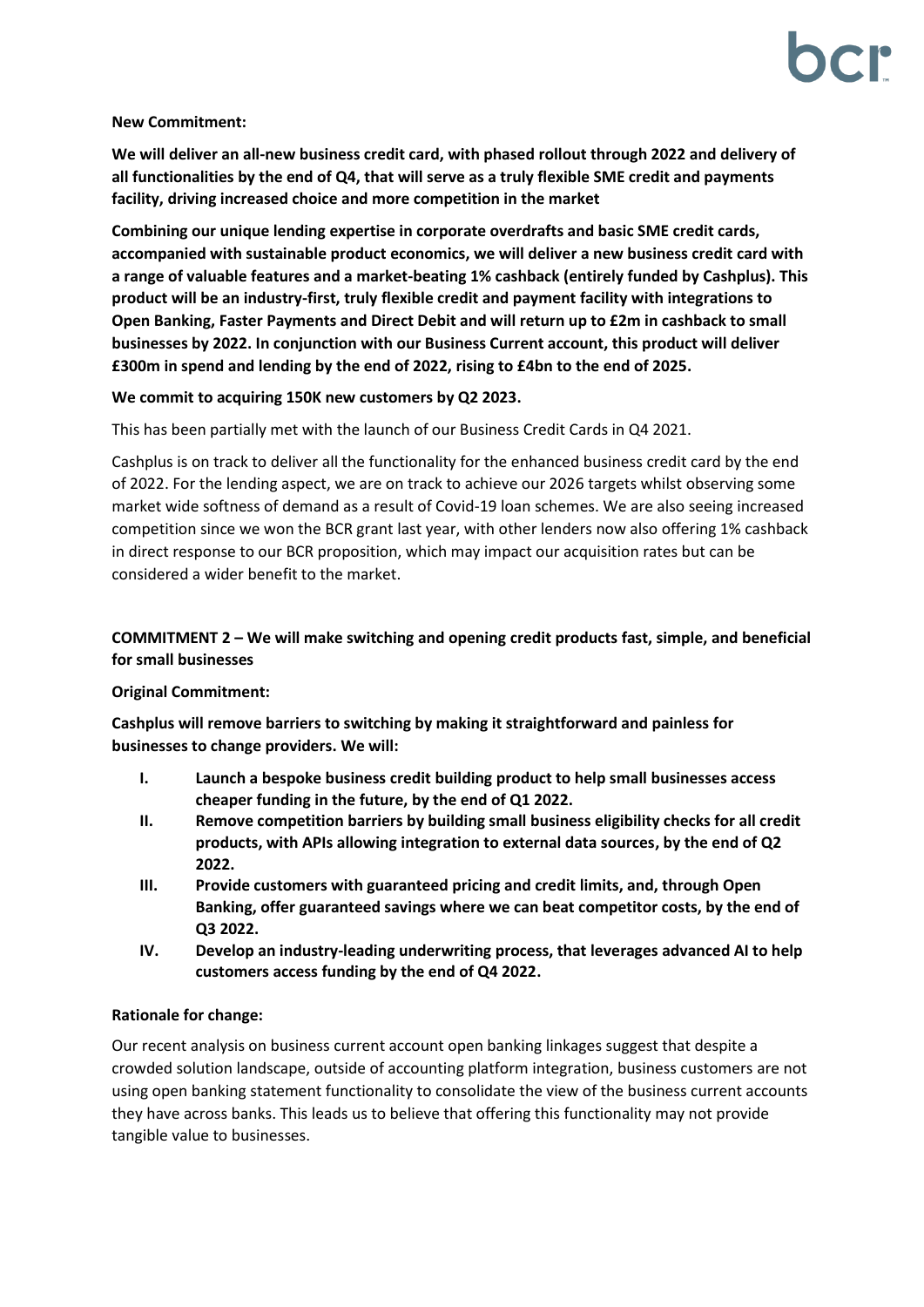Meanwhile some company formation firms have approached us with a commercial partnering opportunity that will enable the distribution of Business Credit Card (BCC) and Business Credit Account (BCA) at the time of company incorporation, which is now our focus.

## **New Commitment:**

**Cashplus will remove barriers to switching by making it straightforward and painless for businesses to change providers. We will:** 

- **I. Launch a bespoke business credit building product to help small businesses access cheaper funding in the future, by the end of Q1 2022.**
- **II. Remove competition barriers by building small business eligibility checks for all credit products, with APIs allowing integration to external data sources, by the end of Q1 2022.**
- **III. Provide customers with guaranteed pricing and credit limits and, through Open Banking, offer guaranteed savings where we can beat competitor costs, by the end of Q4 2022.**
- **IV. Offer free company formation services, alongside our Business Credit Card and Business Current Account, offering a frictionless journey to customers looking to form a company.**
- **V. Develop an industry-leading underwriting process, that leverages advanced AI to help customers access funding by the end of Q4 2022.**

We are on track to deliver this commitment.

In Q1 2022, we rolled out new Limited company eligibility checks as well as, launched our innovative Business Creditbuilder product. We have also implemented the first part of Guaranteed Pricing to our potential customers by showing them the credit limit and interest rate they would receive if they apply.

# **Original Commitment:**

# **COMMITMENT 3 - Development of Reconciliation and Expense Management Tools leveraging Open Banking**

**We will transform business banking by providing the most flexible SME banking solutions in the industry. For both our SME Business Credit Cards and Business Current Account, we will transform business banking by providing advanced tools that will simplify life for UK businesses. These solutions will reduce administrative burden and drive great efficiency by building an industry first of expense tracking and invoice reconciliation into the Business Credit Card platform, along with direct accounting package integration by the end of Q3 2022. Completing the SME tool kit, Cashplus will also ensure that HMRC digitisation solution of Making Tax Digital will be available and easy to use for micro limited business and sole traders by the end of Q2 2022.** 

# **Rationale for change:**

Based on discussions with our platform providers and existing and prospective vendors, these solutions have been determined to be a little bit more complex than our original estimation. Additionally, due to the Ukraine war crisis and the resultant impact to a key technology partner, we experienced a shortage of technical resources (which has since been remediated) that slowed down some of our development work. As such, to ensure that we deliver quality products and features, we believe that it is best to delay these initiatives by one quarter.